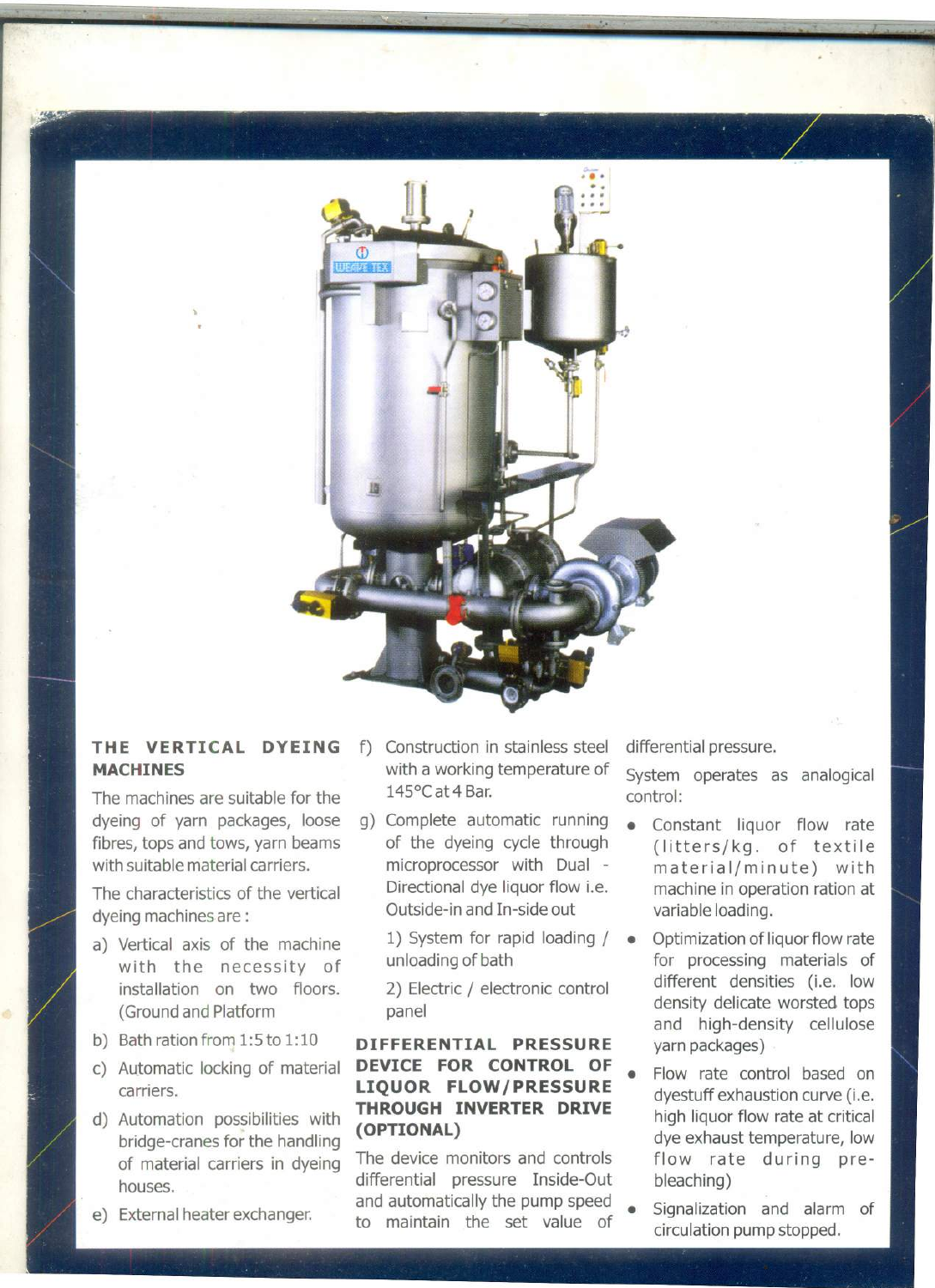

## **PRESSURIZATION**

WEAVETEX dyeing machines work with a pressurised system that is obtained thanks to a compressed air pad which is going to take its own space over the maximum level of the dyeing bath. The static pressure produced is automatically adjusted from the apposite regulation valves and from the air inlet mounted in the machine. Such devices allow the pressurization of the machine even at the beginning of the cycle and the drain speed is moreover increased from the incoming power deriving fro the pressure of the air pad. This is also a way to reduce working times and reduce to minimum the quantity of water to dye, obtaining batches at veriable loading capacity with the same liquor ration. The liquor flow through the material is bi-directional for perfect dyeing and uniformity quality. This working pad system allows moreover:

- 1. Low water, steam and power consumption.
- 2. Allow the machine to be partially loaded.
- 3. Low rinsing off times.
- 4. Reduce cost of chemical.
- 5. Bath liquor ration very low and steady.
- 6. Reduced heat emissions inside the dye house.